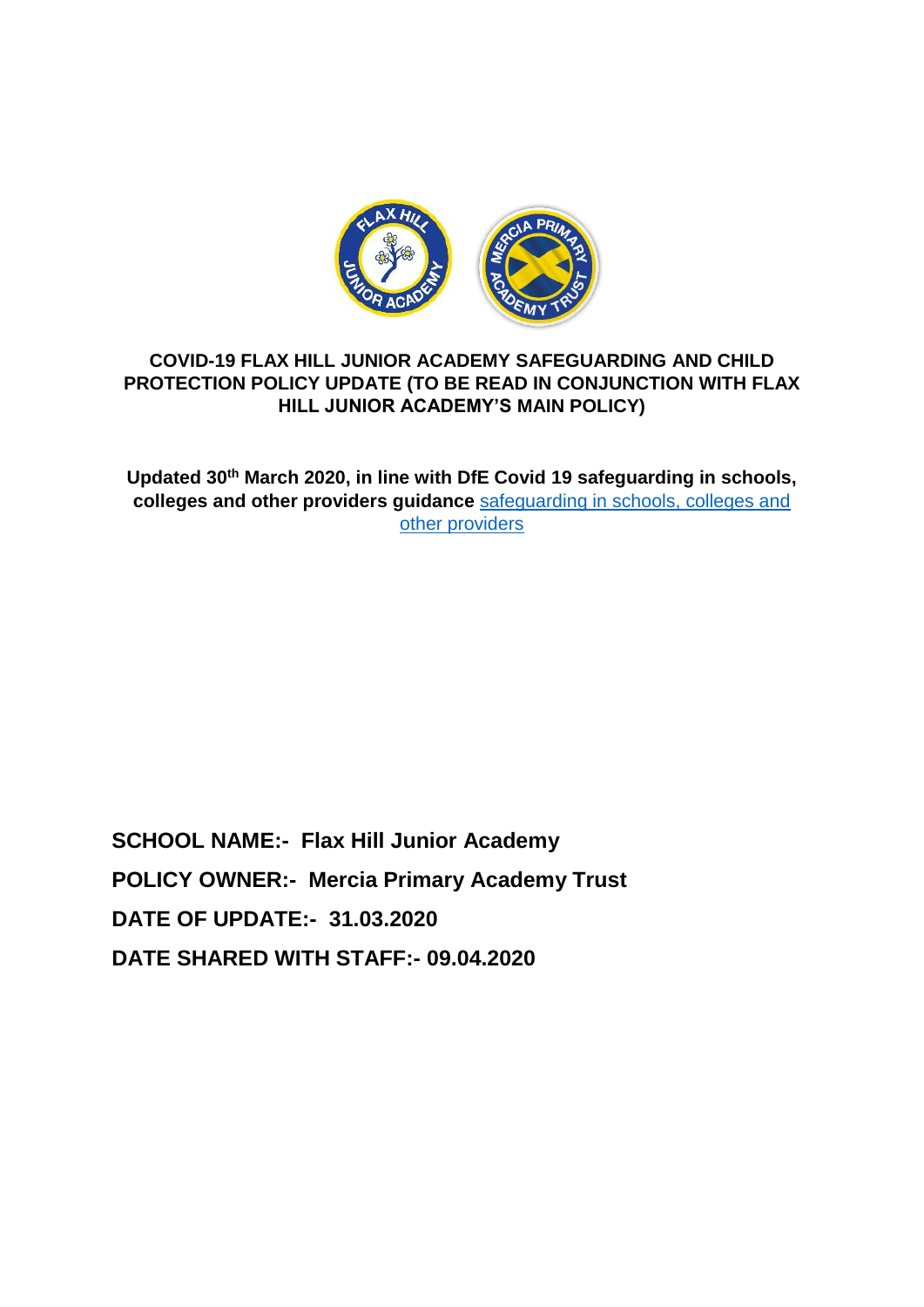### **CONTEXT**

From 20th March 2020 parents were asked to keep their children at home, wherever possible, and for schools to remain open only for those children of workers critical to the COVID-19 response - who absolutely need to attend.

Schools and all childcare providers were asked to provide care for a limited number of children - children who are vulnerable, and children whose parents are critical to the COVID-19 response and cannot be safely cared for at home.

### **This is an addendum to the Flax Hill Junior Academy Safeguarding, and Child Protection policy.**

**Flax Hill Junior Academy**

**Designated Safeguarding Lead: Richard Lane**

**Deputy Designated Safeguarding Lead: Angela Doxford / Michelle Booth**

**Chair of Governors: Marion Couchman**

**Safeguarding Governor: Marion Couchman**

#### **Vulnerable children**

Vulnerable children include those who have a social worker and those children and young people up to the age of 25 with education, health and care (EHC) plans.

Those who have a social worker include children who have a Child Protection Plan and those who are looked after by the Local Authority. A child may also be deemed to be vulnerable if they have been assessed as being in need or otherwise meet the definition in section 17 of the Children Act 1989.

Flax Hill Junior Academy recognises that previously looked after children are a potentially vulnerable group who may not have a social worker and will consider the support and offer to this cohort of children. In particular families and friend's carers may need additional support. Some previously looked after children may still have significant emotional wellbeing needs linked to their journey into care. Education settings have a key role in supporting the stability of those children with special guardianship orders or in adoptive homes.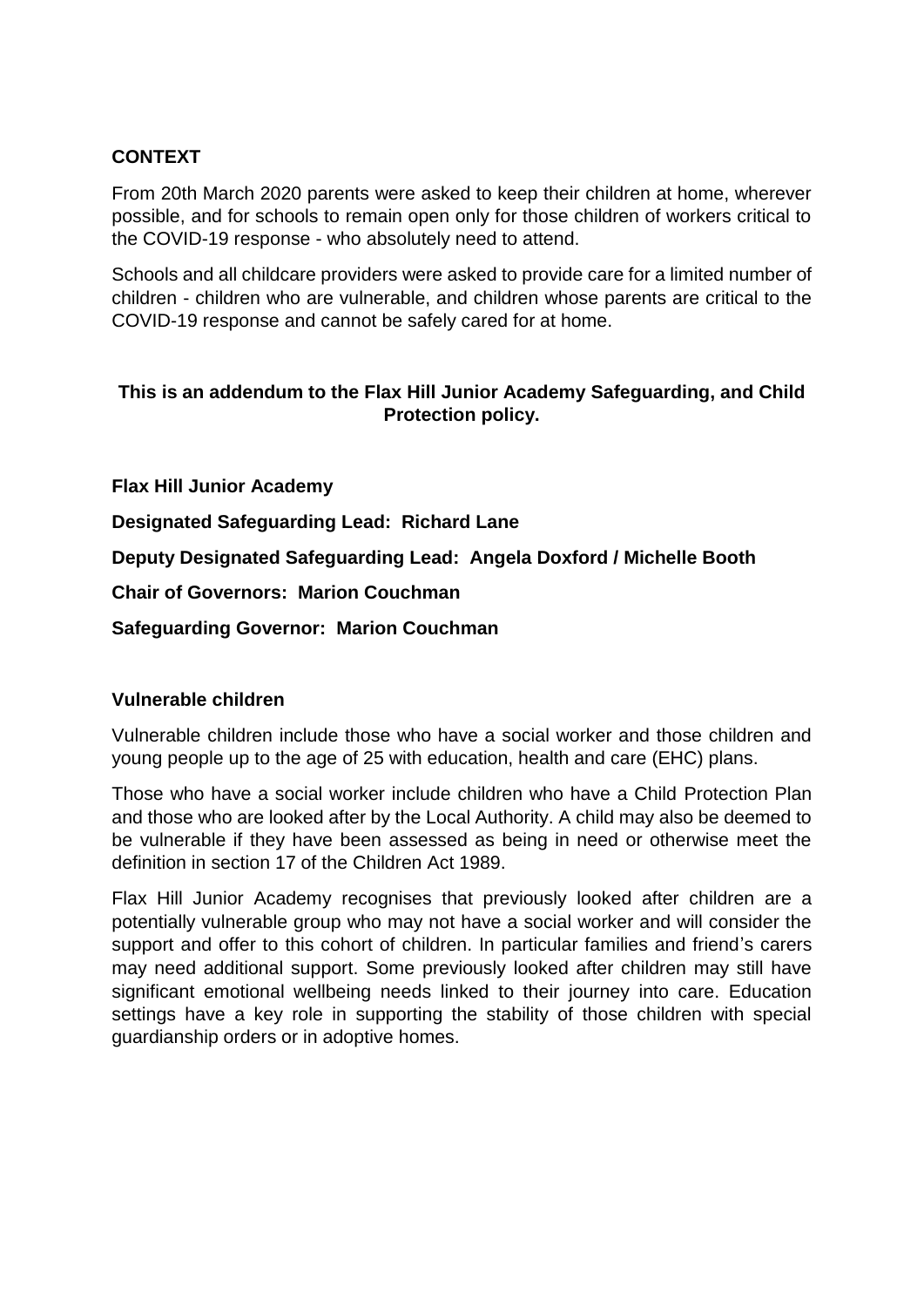Those with an EHC plan will be risk-assessed in consultation with the Local Authority and parents, to decide whether they need to continue to be offered a school place in order to meet their needs, or whether they can safely have their needs met at home. This could include, if necessary, carers, therapists or clinicians visiting the home to provide any essential services. Many children and young people with EHC plans can safely remain at home. Emma Yates (Senco) has regular contact with our pupils under this category.

Eligibility for free school meals in and of itself should not be the determining factor in assessing vulnerability.

Senior leaders, especially the Designated Safeguarding Lead (and deputies) know who our most vulnerable children are. They have the flexibility to offer a place to those on the edge of receiving children's social care support.

Flax Hill Junior Academy will continue to work with and support children's social workers to help protect vulnerable children. This includes working with and supporting children's social workers and the Local Authority virtual school head (VSH) for lookedafter and previously looked-after children. We will work with social workers to ensure that Personal Education Plans (PEPs) for Looked After Children are up to date with the current education offer that looked after children are accessing.

There is an expectation that vulnerable children who have a social worker will attend an education setting, so long as they do not have underlying health conditions that put them at risk. In circumstances where a parent does not want to bring their child to an education setting, and their child is considered vulnerable, the social worker and school will explore the reasons for this directly with the parent.

Where parents are concerned about the risk of the child contracting COVID19, Flax Hill Junior Academy or the social worker will talk through these anxieties with the parent/carer following the advice set out by Public Health England.

Our school will encourage our vulnerable children and young people to attend a school, including remotely if needed.

# **Attendance monitoring**

Local Authorities and education settings do not need to complete their usual day-today attendance processes to follow up on non-attendance. The department has introduced a daily online [attendance](https://www.gov.uk/government/publications/coronavirus-covid-19-attendance-recording-for-educational-settings) form to keep a record of children of critical workers and vulnerable children who are attending school. This allows for a record of attendance for safeguarding purposes and allows schools to provide accurate, up-to-date data to the department on the number of children taking up places

Flax Hill Junior Academy and social workers will agree with parents/carers whether children in need should be attending school. Flax Hill Junior Academy will then follow up on any pupil that they were expecting to attend, who does not. They will also follow up with any parent or carer who has arranged care for their child(ren) and the child(ren) subsequently do not attend.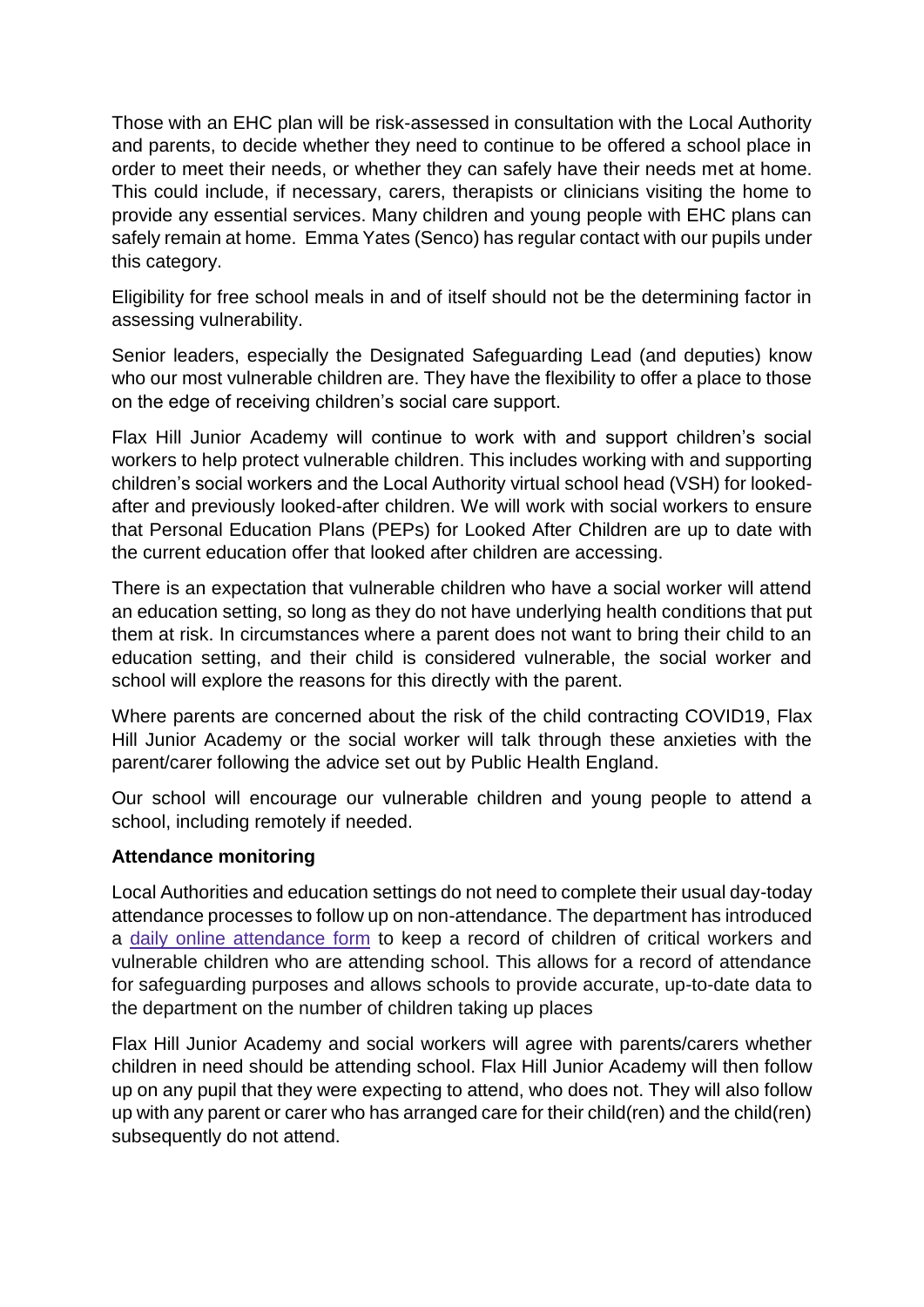To support the above, Flax Hill Junior Academy will, when communicating with parents/carers and carers, confirm emergency contact numbers are correct and ask for any additional emergency contact numbers where they are available.

In all circumstances where a vulnerable child does not take up their place at school, or discontinues, Flax Hill Junior Academy will notify the relevant social worker.

In Flax Hill Junior Academy, the DSL/DDSL will either be available on site or be available to be contacted via phone - for example when working from home. All members of staff have access to the DSL/DDSL's contact details.

The DSL/DDSL will continue to engage with social workers, and attend all multiagency meetings, which can be done remotely.

#### **Reporting a concern**

Where staff have a concern about a child, they should continue to follow the process outlined in the Flax Hill Junior Academy's Safeguarding Policy.

Staff are reminded of the need to report any concern immediately and without delay. This may mean by email to the DSL/DDSL to ensure the concern is captured.

Where staff are concerned about an adult working with children in Flax Hill Junior Academy, they should report the concern to the Head Teacher. If there is a requirement to make a notification to the Head Teacher whilst away from the site, this should be done verbally and followed up with an email.

Concerns around the Head Teacher should be directed to the Chair of Governors. Flax Hill Junior Academy will continue to offer support in the process of managing allegations.

#### **Safeguarding Training and induction**

DSL training is very unlikely to take place whilst there remains a threat of the COVID 19 virus.

For the period COVID-19 measures are in place, the DSL/DDSL who has been trained will continue to be classed as a trained DSL/DDSL even if they miss their refresher training. All members of staff receive their next refresher training September 2020.

All existing Flax Hill Junior Academy staff have had safeguarding training and have read part 1 of Keeping Children Safe in Education (2019). The DSL/DDSL should communicate with staff any new local arrangements, so they know what to do if they are worried about a child. This will include contact numbers and emails for DSL's/DDSLs' if not on site.

Where new staff are recruited they will continue to be provided with a safeguarding induction.

If staff are deployed from another education or children's workforce setting outside of Flax Hill Junior Academy, they will take into account the DfE supplementary guidance on safeguarding children during the COVID-19 pandemic and will accept portability as long as the original school confirms in writing that: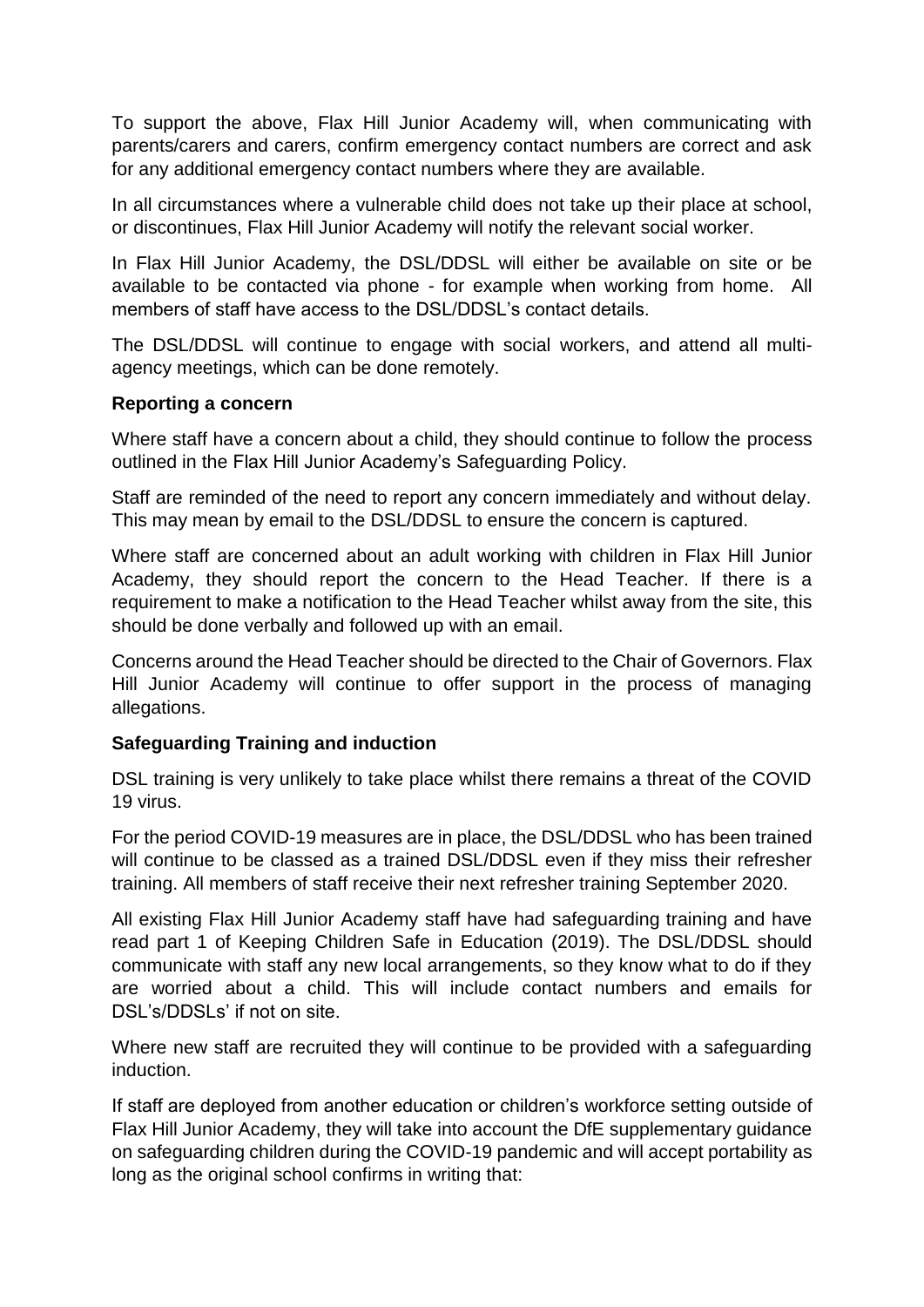- the individual has been subject to an enhanced DBS and children's barred list check
- there are no known concerns about the individual's suitability to work with children
- there is no ongoing disciplinary investigation relating to that individual

For movement amongst schools, then Flax Hill Junior Academy should seek assurance from the donor school that the member of staff has received appropriate safeguarding training. Upon arrival, they will be given a copy of the receiving setting's Child Protection Policy, confirmation of local processes and confirmation of DSL arrangements. Additionally, Flax Hill Junior Academy are not using staff from other educational/children's workforce settings during this COVID-19 period.

#### **Safer recruitment/volunteers and movement of staff**

It remains essential that people who are unsuitable are not allowed to enter the children's workforce or gain access to children. When recruiting new staff, Flax Hill Junior Academy will continue to follow the relevant safer recruitment processes for their setting, including, as appropriate, relevant sections in part 3 of Keeping Children Safe in Education (2019) (KCSIE).

In response to COVID-19, the Disclosure and Barring Service (DBS) has made changes to its guidance on standard and enhanced DBS ID checking to minimise the need for face-to-face contact.

Where Flax Hill Junior Academy are utilising volunteers, they will continue to follow the checking and risk assessment process as set out in paragraphs 167 to 172 of KCSIE. Under no circumstances will a volunteer who has not been checked be left unsupervised or allowed to work in regulated activity. Additionally, Flax Hill Junior Academy are not using volunteers in their setting during this COVID-19 period to minimise risk.

Flax Hill Junior Academy will continue to follow the legal duty to refer to the DBS anyone who has harmed or poses a risk of harm to a child or vulnerable adult. Full details can be found at paragraph 163 of KCSIE.

Flax Hill Junior Academy will also continue to consider and make referrals to the Teaching Regulation Agency (TRA) as per paragraph 166 of KCSIE and the TRA's 'Teacher misconduct advice for making a referral.

During the COVID-19 period all referrals should be made by emailing: Misconduct.Teacher@education.gov.uk

Whilst acknowledging the challenge of the current National emergency, it is essential from a safeguarding perspective that Flax Hill Junior Academy is aware, on any given day, which members of staff will be in attendance and that appropriate checks have been carried out, especially for anyone engaging in regulated activity. As such, Flax Hill Junior Academy will continue to keep the single central record (SCR) up to date as outlined in paragraphs 148 to 156 in KCSIE.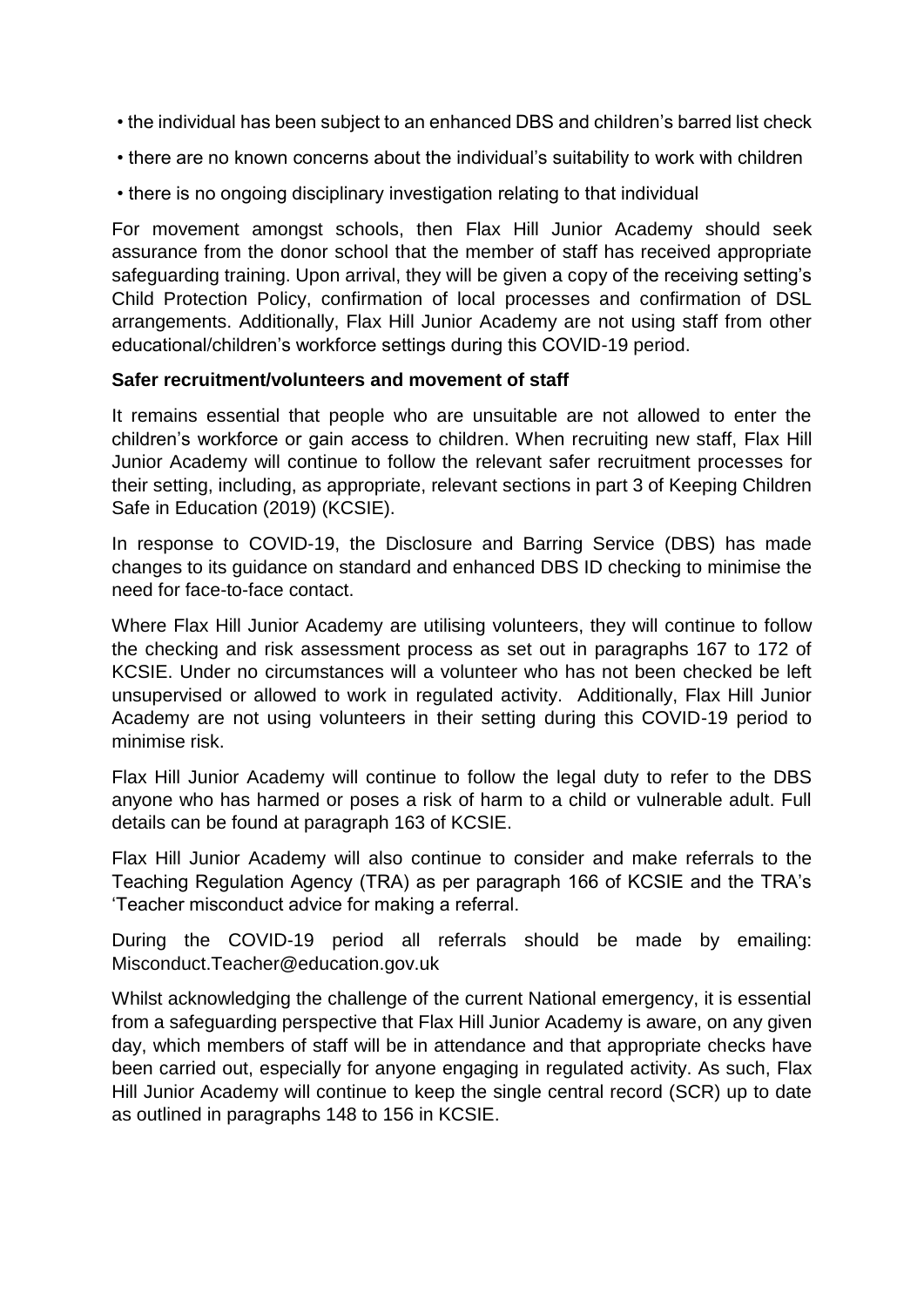### **Online safety at Flax Hill Junior Academy**

Our Academies will continue to provide a safe environment, including online. This includes the use of an online filtering system. Where pupils are using computers in, appropriate supervision will be in place.

#### **Children and online safety away from Flax Hill Junior Academy**

It is important that all staff who interact with children, including online, continue to look out for signs a child may be at risk. Any such concerns should be dealt with as per Flax Hill Junior's Child Protection Policy, and where appropriate, referrals should still be made to children's social care and as required, the police. Online teaching should follow the same principles as set out in Flax Hill Junior Academy's code of conduct.

We will ensure that any use of online learning tools and systems is in line with privacy and data protection/GDPR requirements.

#### **Supporting children not in attendance at Flax Hill Junior Academy**

We are committed to ensuring the safety and wellbeing of all their Children and Young people.

Where the DSL/DDSL has identified a child to be on the edge of social care support, or who would normally receive pastoral-type support in, they should ensure that a robust communication plan is in place for that child or young person.

Angela Doxford, the school's Senior Family Support Worker/DDSL has devised a robust plan, recording all contact with vulnerable families that has been made ie remote contact, phone contact, door-step visits. This plan is forwarded weekly to the DSL/other DDSL which is then reviewed and discussed with regards to further action/referrals required as appropriate.

Flax Hill Junior will share safeguarding messages on its website and social media pages.

Flax Hill Junior recognises that the school is a protective factor for children and young people, and that the current circumstances, can affect the mental health of pupils and their parents/carers. All staff are aware of this in setting expectations of pupils' work where they are at home.

Flax Hill Junior will ensure that where they care for children of critical workers and vulnerable children on site, they ensure appropriate support is in place for them.

#### **Supporting children in Flax Hill Junior Academy**

We are committed to ensuring the safety and wellbeing of all its pupils. Our school will continue to be a safe space for all children to attend and flourish. Our Governors and Head Teacher will ensure that appropriate staff are on site and staff to pupil ratio numbers are appropriate, to maximise safety.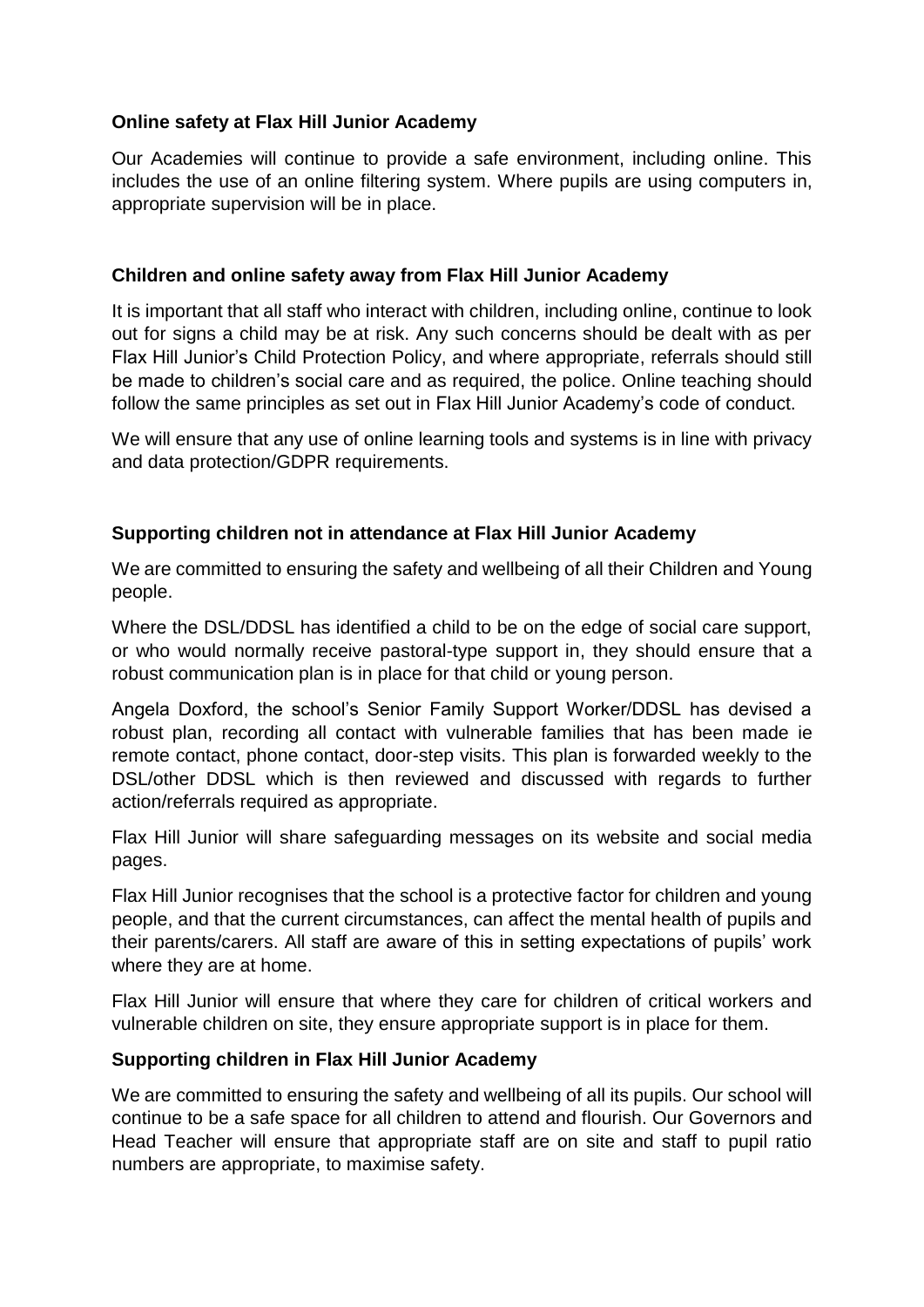Flax Hill Junior will refer to the Government guidance for education and childcare settings on how to implement social distancing and continue to follow the advice from Public Health England on handwashing and other measures to limit the risk of spread of COVID19. They will ensure that where we care for children of critical workers and vulnerable children on site, we ensure appropriate support is in place for them.

Where we have concerns about the impact of staff absence – such as the Designated Safeguarding Lead/DDSL or first aiders – will be discussed immediately with the Chair of Governors.

### **Peer on Peer Abuse**

Flax Hill Junior Academy recognises that during the closure a revised process may be required for managing any report of such abuse and supporting victims. Where we receive a report of peer on peer abuse, we will follow the principles as set out in part 5 of KCSIE and of those outlined within the school's Child Protection Policy. Our Academy will listen and work with the young person, parents/carers and any multiagency partner required to ensure the safety and security of that young person.

Concerns and actions will be recorded appropriate referrals made.

# **USEFUL CONTACT NUMBERS**

### **FIRST RESPONSE PHONE NUMBER 08001313126**

# **DUTY LADO Contact First Response 0800 1313126**

#### **NSPCC 0808 800 5000**

**LOOKED AFTER CHILDREN** [virtual.school@staffordhsire.gov.uk](mailto:virtual.school@staffordhsire.gov.uk)

#### **Flax Hill Junior Academy – 01827 215333**

### **Angela Doxford, Senior Family Support Worker/DDSL mobile phone: 07467192583**

This information can be made available in a range of formats and languages, including Braille and large print. If this would be useful to you or someone you know, please contact your Directorate HR Unit.

Signed……………………………….

*A signed copy of this document is available from the school office.*